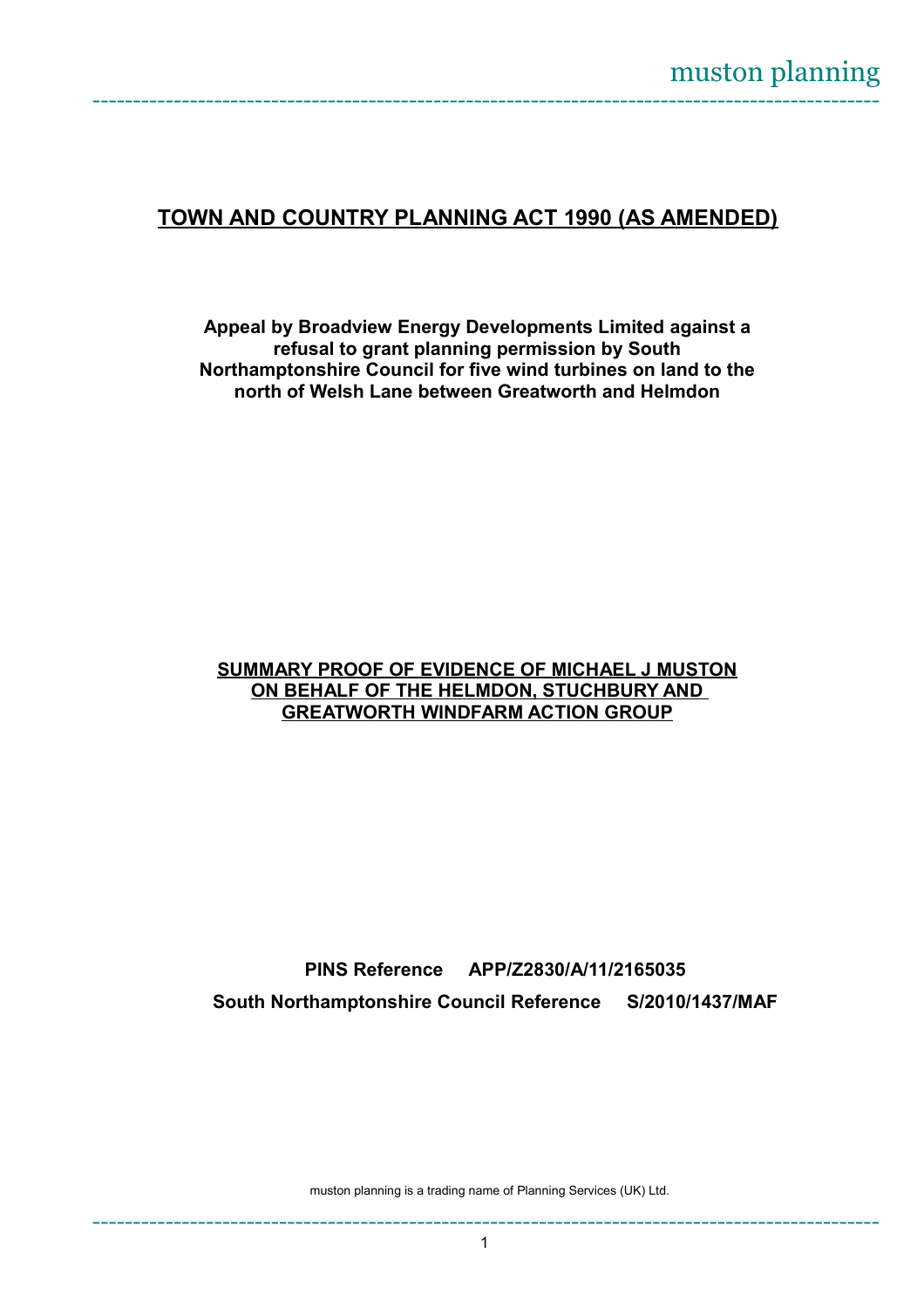- 1. The starting point in this appeal is the position in relation to the Development Plan – the South Northamptonshire Local Plan. I have shown that the all but one of the relevant policies from the Local Plan are compliant with the National Planning Policy Framework and should therefore be given full weight. I have also shown that the proposal is contrary to NPPF compliant and saved Policies EV1, EV11 and EV12 of the Local Plan.
- 2. I have shown that the Development Plan is not out of date, silent or absent in relation to judging the appeal proposal. It may not contain a policy that deals specifically with wind farms, but it does contain all the necessary policies to allow the proposal to be considered and is consistent with the NPPF.
- 3. If the Inspector disagrees in relation to the status of the Development Plan policies, then I would comment that significant weight should be given to the policies of the emerging Core Strategy, in particular Policy S11. This policy is compliant with the NPPF and is a more appropriate and local expression of policy in relation to wind farms than simply falling back on the national policy stance contained in the NPPF. It is after all the Government's stated position that policies should be formulated and acted upon locally and this objective should be acted upon in this case.
- 4. The proposal is in any event contrary to specific guidance in the NPPF, notably on heritage assets, tranquillity and conserving the natural environment and landscape character. I have also shown that the proposal is contrary to other guidance, including the recently published central Government guidance, adopted SPDs, Highways Agency advice note SP12/09, and PPS5 Practice Guidance.
- 5. I have drawn on the evidence given by Alison Farmer, Robert Davis and affected local residents and shown that the proposal would be seriously harmful to the living conditions of a large number of local residents. The Tims at Stuchbury Hall Farm would be particularly severely affected, but other residents at Grange Farm and in Greatworth would also suffer serious negative impacts on their amenities.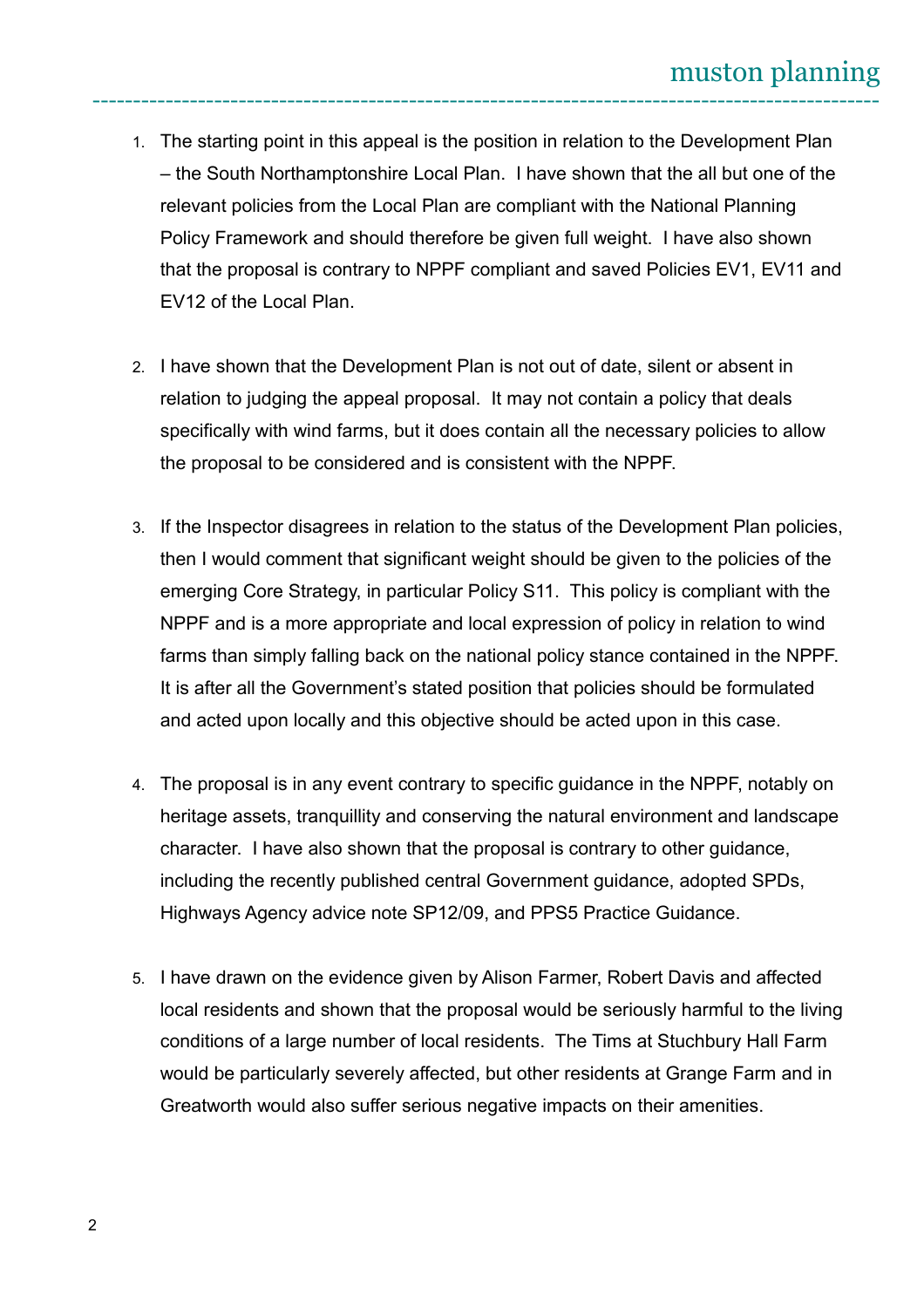- 6. I have drawn on the evidence to this inquiry from Alison Farmer, Richard Hall and Roger Miles to show that there would be a considerable adverse impact on the public rights of way in the vicinity of the site and on the locality more generally from the appeal proposal. The presence of so many public rights of way close to the turbines would mean that there would be a profusion of public viewpoints from where the adverse visual impact of the turbines would be appreciated. In addition, these rights of way are well used but would become much less attractive for use were the appeal proposal to proceed. The appeal proposal would therefore be very likely to reduce the use of the rights of way in the area.
- 7. I have noted that the highway authority do now object to the application on the grounds of highway safety. I have drawn on the evidence of Veronica Ward and on my own experience as a chartered town planner and concluded that the turbines would risk distracting drivers and consequently have a negative impact on highway safety.
- 8. I have noted the inadequacy of the community engagement pursued by the appellants and noted that the approach they took, which was always inadequate, is now, given the new advice published this summer, totally inconsistent with up-todate Government advice.
- 9. Finally, I have given great weight to the fact that the proposal would provide renewable energy, in line with Government policy, and noted the limited duration of the development's life and its reversibility. However, I have noted that the amount of renewable energy generated, and the amount of CO2 saved, is not known with any real degree of certainty. I have also pointed out the small scale of the proposed electricity generated compared with other larger wind farms elsewhere in the country.
- 10. I acknowledge that a balance must be struck between the benefits of the proposal and the harm it would cause. However, in my view the benefits are clearly outweighed by the significant harm that I and other witnesses have outlined. The